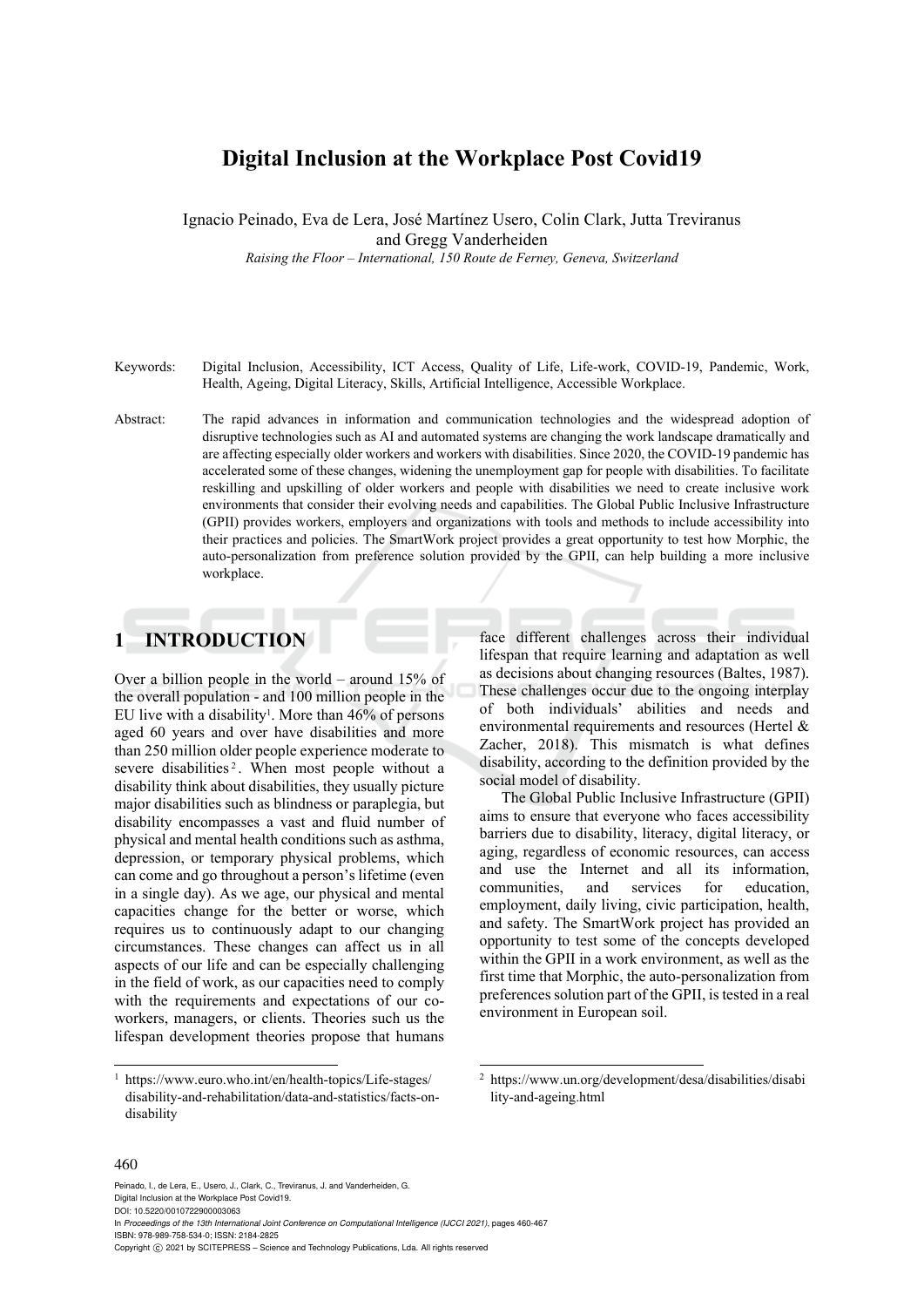Section 2 of this paper presents an overview of the problematic and discusses some barriers that older workers and worker with disabilities face in the work environment, and how the COVID-19 pandemic has exacerbated some of these issues while also opening some opportunities. Section 3 discusses relevant trends regarding the future of work, and how they can impact older workers and workers with disabilities. Section 4 discusses some strategies for building inclusive workspaces, and how the GPII can be used to improve the performance and motivation of older workers and workers with disabilities. Finally, section 5 describes how the SmartWork project will test Morphic, the auto-personalization from preferences solution provided by the GPII, in a real work environment, and our expectations from the pilots.

# **2 WORK, AGEING AND DISABILITY**

### **2.1 The Right to Work**

Having a job in equal terms to their counterparts is fundamental to social integration and participation in society of people with disabilities. The population of people without connectivity, and/or unable to access or use computers so they can work calls for a need to inject inclusiveness in all ICT, to ensure that all people, including people with disabilities, can have their rightful access to work.

Article 27 of the United Nations Convention on the Rights of Persons with Disabilities (hereafter CRPD) enshrines the right to work and employment as a fundamental right. In all regions, countries are making efforts to harmonize legislative and policy frameworks with the CRPD, including by seeking to domesticate provisions. In the United States, the American with Disabilities Act (ADA) of 1990 makes it unlawful to discriminate in employment against a qualified individual with a disability. In Europe, the new 2021-2030 European Disability Strategy foresees the presentation of a package to improve labour market outcomes for people with disabilities in 2022, plus outlining the development of new disability indicators and hence better information about the situation of people with disabilities in employment (European Commission, 2021). At a global level, the United Nation's 2030 Agenda and Sustainable Development Goals aims to ensure an inclusive future of work. More specifically, Goal 8

aims to achieve full and productive employment and decent work for all women and men, including for young people and persons with disabilities, and equal pay for work of equal value, by 2030.

Digital Inclusion at the Workplace Post Covid19

Despite all legislative efforts, in the European Union, only 50.6% of persons with disabilities are employed, compared to 74.8% of persons with no reported disabilities. Moreover, it is common that people with disabilities face higher levels of unemployment and higher risks of poverty and discrimination. Segregated work, or sheltered environments, usually lead to sub-minimal wages and, as its own name implies, segregation. It is still not clear how the COVID-19 pandemic has affected the rates of employment of persons with disabilities compared to people without disabilities at European level. Nevertheless, during the pandemic a widening of the disability employment gap has been observed both in UK (Holland, 2021) and the USA (Schur, Ameri, & Kruse, 2020).

### **2.2 Barriers to Employment for PWD**

There are several reasons why business managers and employers have reservations regarding hiring people with disabilities: in some cases, they fear their job performance will be lower; in other cases, they are worried that workers with disabilities will miss work more frequently because of health problems, or are worried about the cost of accommodations (Gaunt & Lengnick-Hall, 2014) (Gold, Oire, Fabian, & Wewiorski, 2012). In the former case, previous research shows that people with disabilities score higher in several efficiency-related metrics (Aichner, 2021). Regarding accommodations and their cost, reasonable accommodations used at workplaces vary from no-tech solutions which cost little or no money (i.e., writing shorter emails in a simpler language) to accommodations that are technologically simple or unsophisticated (i.e., installing assistive technologies in a computer, replacing a doorknob with an accessible handle, etc.). A 2020 survey report prepared by the Job Accommodation Network (JAN) for the Department of Labor's Office of Disability Employment Policy estimated that 56% of workplace accommodations for employees cost nothing to execute, while the remaining ones have a median cost of \$5003. Moreover, some studies demonstrate that businesses that integrate persons with disabilities in their teams along with accessibility practices are more likely to be innovative and reach broader audiences, according to the World Wide Web Consortium4.

<sup>3</sup> https://askjan.org/topics/costs.cfm

<sup>4</sup> https://www.w3.org/WAI/business-case/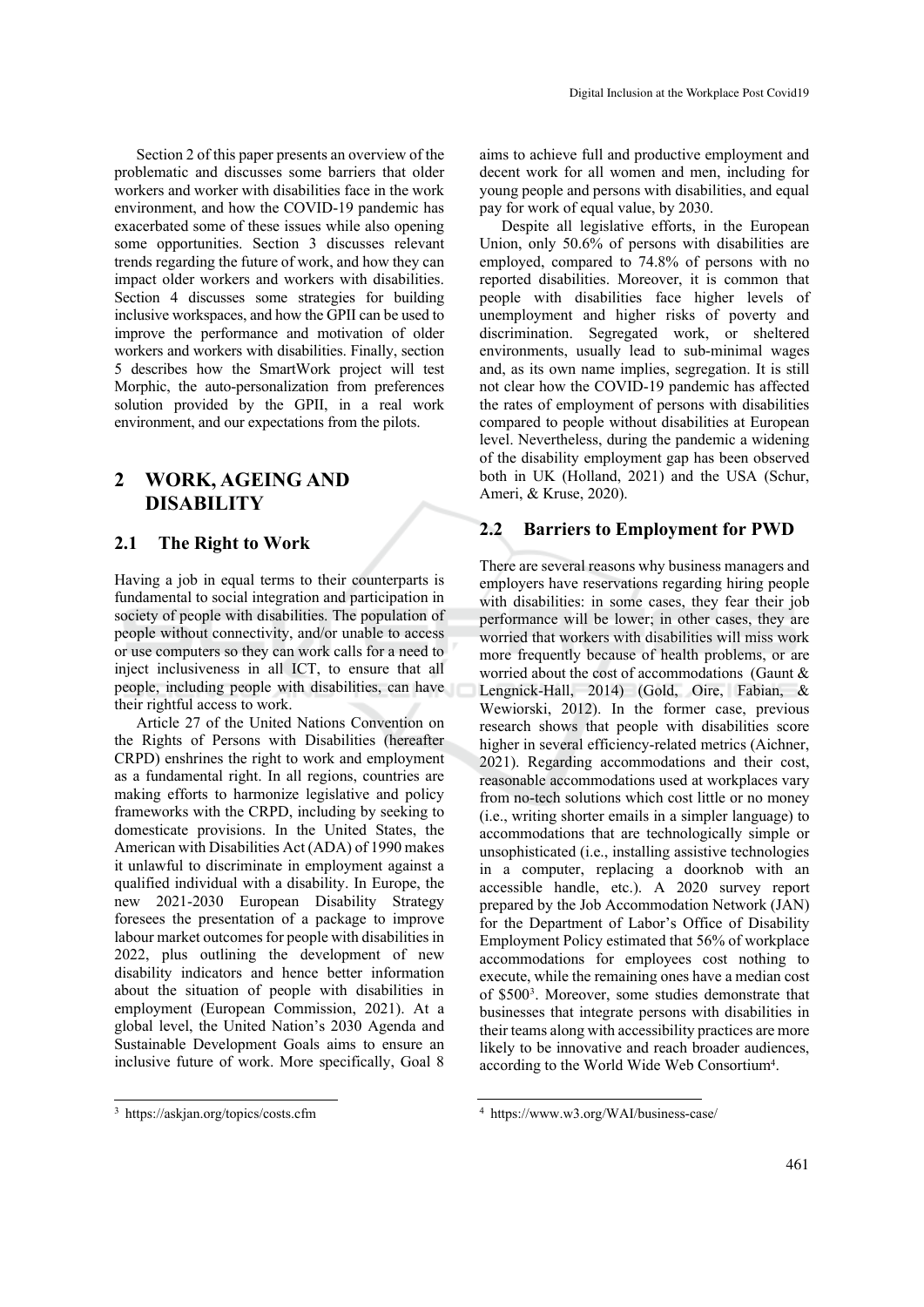### **2.3 The Impact of COVID-19 on Work and Disability**

The broad adoption of "remote" processes – telework, tele-medicine, virtual schooling, e-commerce and more – was steadily growing in the last decade. But with the pandemic situation in 2020, the digital transformation has accelerated to an unexpected rhythm. According to Upwork's, the world's largest work marketplace, as stated in its Future Workforce Report, in 2025, there will be more people working from home, more virtual social and entertainment interactions, fewer forays in public than has been the case in recent years (Ozimek, 2020). The pandemic has rearranged incentives so that consumers will be more willing to seek out smart gadgets, apps, and systems. Digital transformation, i.e., "a process that aims to improve an entity by triggering significant changes to its properties through combinations of information, computing, communication, and connectivity technologies'' (Vial, 2019), is generally taking place in all spheres of our life and affecting everyone from babies to older people. In the digital life at pre-COVID-19 times we were attending to a process of steady digital transformation in egovernment services, health and care, business, education, arts, etc.

This will speed up adoption of new education and learning platforms, rearrange work patterns and workplaces, change family life, and upend living arrangements and community structures. The crisis is enhancing digital interconnectedness that engenders empathy, better awareness of the ills facing humanity and positive public action.

The COVID-19 pandemic has disproportionately affected many who historically faced significant barriers to employment, including people with disabilities. Because of a variety of factors, older persons and persons with disabilities have been more likely to be infected by COVID-19, develop serious illness or die, or find themselves isolated, impoverished and facing increased hardship in the future.

# **3 THE FUTURE OF WORK AND ACCESSIBILITY**

A joint publication by Fundación ONCE and the ILO Global Business and Disability Network, developed within the framework of Disability Hub Europe, identified the following megatrends of the Fourth Industrial Revolution that will shape the future of

work: (1) the technological revolution; (2) the new skills that will be required; (3) the cultural changes; (4) demographic shifts, and (5) climate change. The technological revolution is mainly driven by rapid advances in information and communication networks, data analysis and manipulation, and the widespread adoption of disruptive technologies such as Artificial Intelligence (AI) and automated systems. Moreover, the COVID-19 has accelerated trends such as the adoption of remote work and procedures. Regarding demographic shifts, ageing societies need to make disability inclusion a priority to be able to address the current and future requirements of a large percentage of their members, included the workforce. The following subsections will discuss some of the challenges related to the technological revolution (specifically, Artificial Intelligence and automated systems (section 3.1) and remote work (section 3.2)), and the new skills that will be required (section 3.3).

#### **3.1 Artificial Intelligence, Automated Systems, and Accessibility**

AI and automated systems are already having a profound impact throughout the overall employment life cycle, informing decisions about hiring, management, performance evaluation, and beyond. As an example, many companies are outsourcing their human resources processes to specialized companies that use machine learning and AI for applications such as candidate screening, resume parsing, and employee attrition and turnover prediction. AI-driven tools are used for performance evaluation, talent management, and employee recognition using raw data and insights driven by algorithms.

On the one side, AI has the potential to make the workplace more inclusive by making workplace accommodations faster and more convenient. For instance, real-time AI-based captioning or translations for teleconferencing applications can help people with deafness, intellectual disabilities or who don't speak the language participate in a remote call, or object recognition can support individuals unable to view and image or see move through "live spaces" (Inclusive Design Research Centre, 2021). AI and automated systems are also being introduced as replacements for human workers who help provide disabled people access, and the use of AI-enabled worker management platforms is growing steadily. (Whittaker, et al., 2019)

Despite its apparent advantages, considerations regarding fairness in AI for people with disabilities has received little attention thus far. The fairness of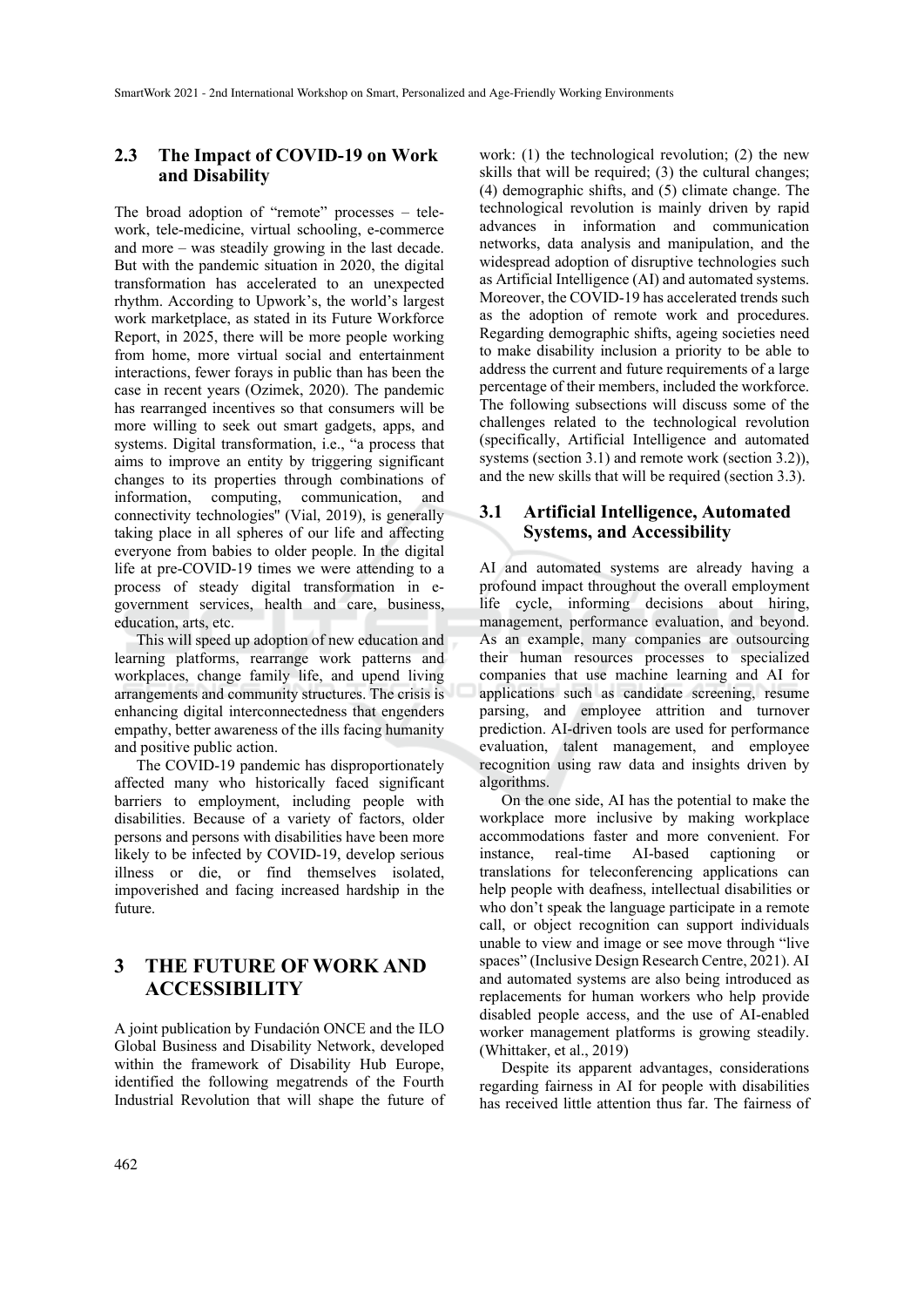AI methods needs to be examined since human bias can be amplified rather than mitigated by machine learning. Sources of bias can arise from biased training sets, lack of representation in data sets or because of the use of proxy data (Trewin, 2018). When AI is part of the decision-making, it is important that the decisions made by AI are explainable. Some of the authors are currently working on the We Count project<sup>5</sup>, a communitydriven project that aims to address the inherent bias against small minorities and outliers in AI and data analytics.

#### **3.2 Remote Work**

Since the outbreak of the COVID-19 pandemic working from home has become the norm for millions of workers in the EU and worldwide. Early estimates from Eurofound (Eurofound, 2021) suggest that close to 40% of those currently working in the EU began to telework fulltime because of the pandemic. A recent JRC study provides a rough estimation of around 25% of employment in teleworkable sectors in the EU (Fana, Tolan, Torrejon, Brancati, & Fernandez-Macias, 2020). Teleworking is traditionally more common in high-skilled, white-collar occupations. As companies revisit their work practices and embrace telework, the potential it offers for change could prove a useful angle in making society in general and work specifically disability inclusive. On the one hand, employees with disabilities would greatly benefit from working in a familiar environment and reducing commute time, as well as from avoiding stressful environments. On the other hand, the types of jobs currently held by workers with disabilities may greatly constrain their ability to benefit from this increased availability of remote work (Schur, Ameri, & Kruse, 2020). To ensure that older employees and employees with disabilities are included in all aspects of remote work during this crisis and always, employers should consider new technologies that may assist older and disabled employees with remote work, as well as to make sure that accommodations follow the employee home.

#### **3.3 Skills and Disabilities**

71% of employees in the EU need basic or moderate level digital skills to perform their jobs. (European Centre for the Development of Vocational Training (Cedefop), 2015). Digital skills range from basic usage skills that enable individuals to take part in the digital society and consume digital goods and services, to advanced skills that empower the workforce to develop new digital goods and services. In 2019, the percentage of people from 17 to 64 years old having at least basic digital skills reached 58% (up from 55% in 2015). These skill indicators are strongly influenced by socioeconomic factors: regarding age, only 38% of those aged 55-74 and 32% of the retired and the inactive claimed to possess basic software skills. It is expected that nearly 14% of the global workforce will possibly need to change occupational categories by 2030 due to technological advances (Manyika, et al., 2017).

In the next decade, technological change will likely bring a decline in physical tasks, and an increase in cognitive and social tasks, digital tools, and autonomy and teamwork (European Centre for the Development of Vocational Training (Cedefop), 2015). Skills such as critical thinking, analytical capacity, emotional intelligence, and cognitive flexibility may become essential in this new landslide. This new paradigm can be specially challenging for older workers and especially for workers with disabilities, who have statistically lower levels of education and training, as well as difficulties to access information and communication technologies (Fundacion ONCE (Organisation) ILO Global Business and Disability Network (Organisation), 2021). Therefore, companies and policy makers need to create the tools and environment to facilitate reskilling and upskilling for older workers and people with disabilities, especially those whose jobs will likely disappear.

### **4 BUILDING AN ACCESSIBLE WORKPLACE POST COVID-19**

Creating an inclusive workplace is a complex process that involves all departments in the organization. Drawing on the collective expertise of their partners, the site Disability:IN proposed a list of action items aimed to help organizations ensure that employees with disabilities are included in all aspects of remote work during and after the pandemic <sup>6</sup>. In their Accessibility Blog, Microsoft shared some thoughts regarding what the disability community can teach us about working remotely  $\overline{7}$ . In both cases, their

<sup>5</sup> https://wecount.inclusivedesign.ca/

<sup>6</sup> https://disabilityin.org/resources2/covid-19-responseaccessible-tools-and-content/

<sup>7</sup> https://blogs.microsoft.com/accessibility/inclusiveremote-working/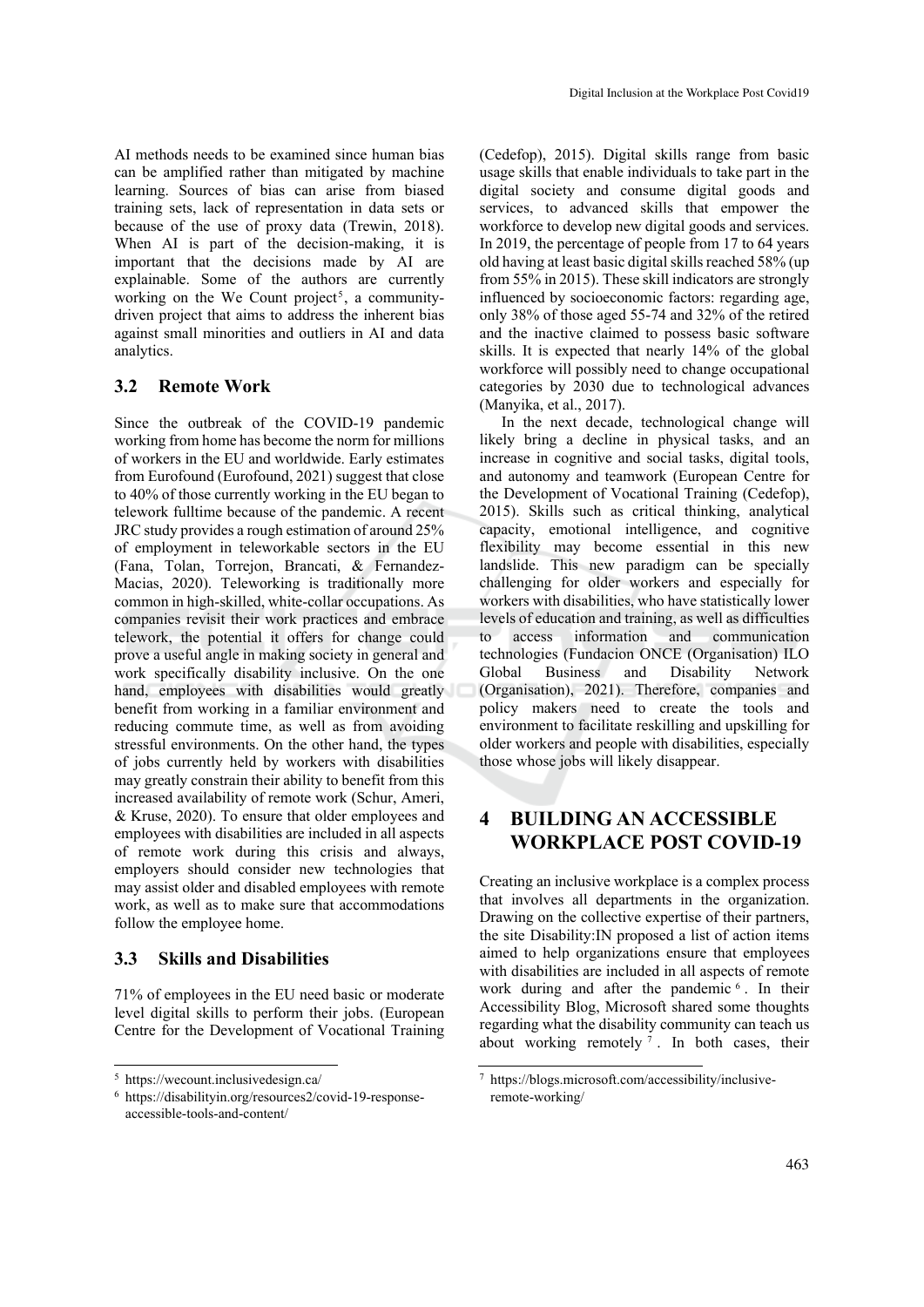recommendations align with the detailed recommendations provided by the World Wide Web Consortium's Web Accessibility Initiative (W3C WAI) for planning, implementing, and sustaining an organizational ICT accessibility program 8 or the recommendations provided by the Employer Assistance and Resource Network on Disability Inclusion (EARN) for creating an accessible and welcoming workplace9, and that can be summarized in the following points:

- 1. Learn from people with disabilities and, if possible, involve them in the design and decisions processes in your company.
- 2. Incorporate accessibility in the corporate culture of your organization, creating an accessibility policy, supporting accessibility champions and, importantly, granting resources.
- 3. Leverage assistive technologies.

Furthermore, a joint document developed by Fundación ONCE and the ILO Global Business and Disability Network within the framework of Disability Hub Europe (Fundacion ONCE (Organisation) ILO Global Business and Disability Network (Organisation), 2021) identifies the following main levers for an inclusive labour market:

New forms of employment and employment relations integrate disability inclusion.

- 1. Skills development and life-long learning made inclusive of persons with disabilities.
- 2. Universal Design embedded in development of all new infrastructure, products, and services.
- 3. Make assistive technologies, existing and newly developed, affordable, and available.
- 4. Measures to include persons with disabilities in growing and developing areas of the economy.

Raising the Floor is working to ensure that the widespread adoption and rapid advances in information and communication technologies do not leave anyone behind, regardless of their physical and mental abilities, their age, or their socioeconomic status. As part of that vision, we have coordinated the development of the Global Public Inclusive Infrastructure (GPII), an infrastructure for making the

development, identification, delivery and use of preexisting access technologies and services easier, less expensive, and more effective. The GPII takes a comprehensive approach to ICT access, addressing 3 key barriers through its 3 main pillars:

- 1. People do not know what will help them or even if anything exists that would help them. The GPII brings together information from 14 different databases about accessibility software and hardware in its Unified Listing<sup>10</sup>.
- 2. Solutions do not exist for a person's type, degree, or combination of disability. The GPII DeveloperSpace<sup>11</sup> list components and resources to conceive, develop and market novel accessible solutions.
- 3. Introducing the cloud-based autopersonalization of digital interfaces based on user needs and preferences. Morphic facilitates the discovery of the accessibility features embedded in the computer, as well as assistive technologies both present in the computer or in the cloud. When the user finds a configuration that works for them, they can store it securely in the cloud. The configuration, based on the user's needs and preferences, will activate automatically when the user keys in to Morphic in any other computer with Morphic installed.

The solutions provided by the GPII will facilitate the development of a more inclusive workplace. More specifically, Morphic will provide employers and employees with:

• **Easy discovery of accessible features and solutions for workers (and employers).** Sometimes, users are not aware or not eager to recognize their own functional limitations (as an example, during the SmartWork pre-pilots, asked if they had any disabilities, one of the interviewees stated that he did not, but he was color blind). Moreover, our own capacities may vary over time. even during the same day or seasonally due to events like accidents or injuries. Morphic unveils the accessibility features embedded in the user's computer and provides them with easy access to otherwise difficult to access settings. With Morphic, users can play around with the computer's settings, find the configuration that better suits

<sup>8</sup> https://www.w3.org/WAI/planning-and-managing/ 9

https://askearn.org/topics/creating-an-accessible-andwelcoming-workplace/

<sup>10</sup> https://ul.gpii.net/

<sup>11</sup> https://ds.gpii.net/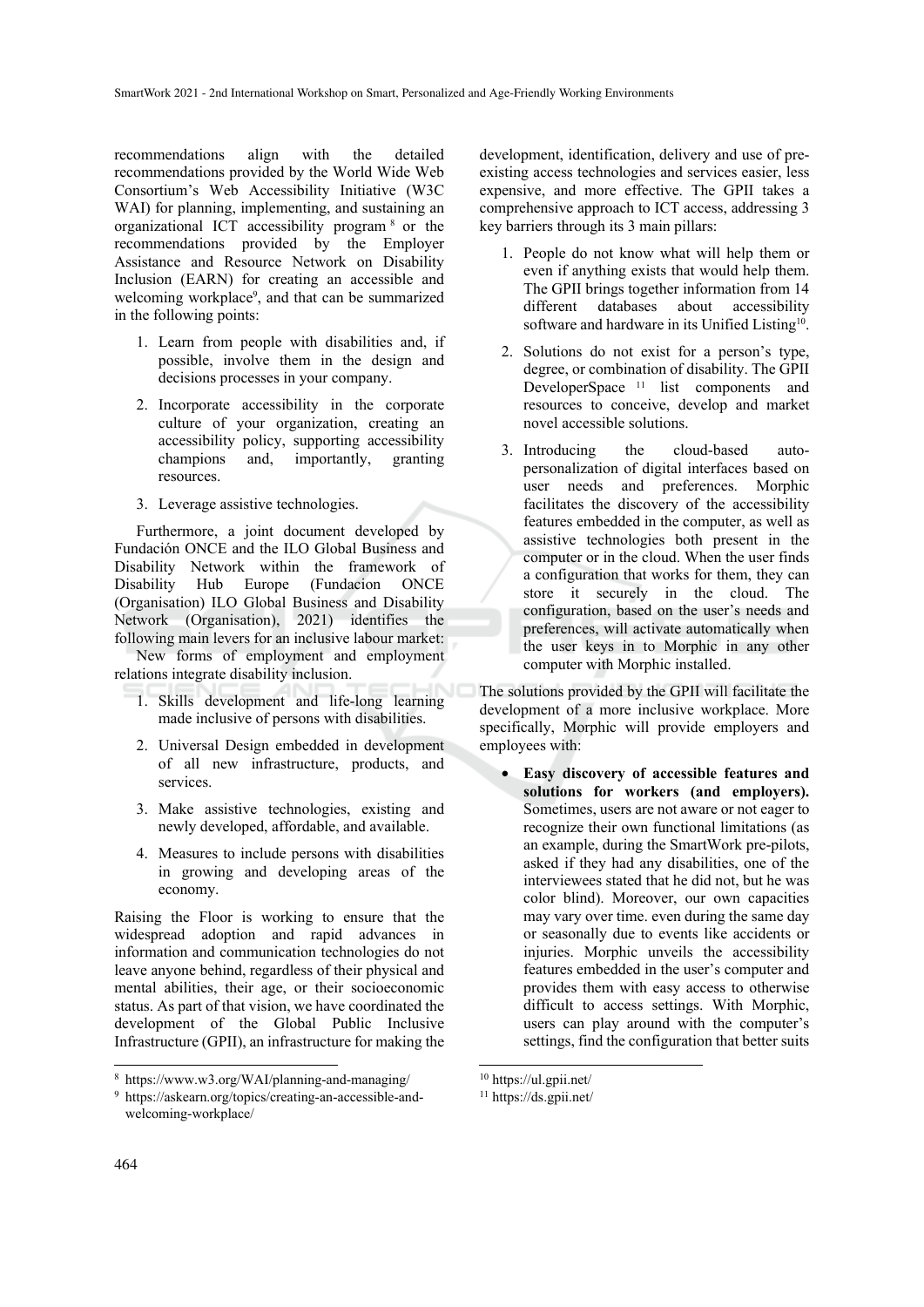their needs and store that configuration for future use, hence implementing our "one-sizefits-one" vision.

- **Enabling Full Digital Equity.** Morphic allows importing your configuration into any Morphic-enabled computer. Nowadays, many companies have dedicated computers with several assistive technologies installed, usually placed in segregated places within the organization's premises. This creates a sense of "difference" between users who need assistive technologies and those who do not. With Morphic and its Install on Demand functionality, any computer within the organization can be automatically adapted to the needs and preferences of the user, and even the assistive technologies they need will be automatically installed when the user keys in. When the user keys out of Morphic, this software will be automatically removed, and the computer will be restored to its original state. With Morphic, a shared computer can be used in the morning shift by a worker with disabilities and in the afternoon shift by another worker with completely different needs, without going through complicated installation procedures. With Morphic, companies can have a pool of "clean" computers that can be provided to workers that need to attend a meeting outside the company's premises or work remotely, and that will be automatically configured to meet the needs and preferences of the user.
- **Bringing inclusive culture into corporate culture.** As stated in section 2 of this paper, many employers and business owners consider that workers with disabilities will perform worse, or that the cost of the accommodations required would impact on the company's benefits. In the end, the main problem is the lack of an inclusive working culture. Morphic can help companies build a more inclusive working culture by raising awareness about the whole range of accessibility needs and solutions, facilitating pre-built configuration bundles for different groups of users that will foster empathy and will allow IT staff to involve users with special needs more quickly and efficiently.

While the GPII will help workers perform their work more efficiently, there are other aspects of the overall

12 http://www.smartworkproject.eu/

work cycle that need to be addressed to improve the inclusiveness of the workplace. As discussed in previous sections, the fairness of AI solutions used in the work decision processes needs to be addressed, and Raising the Floor is working on initiatives such as the We Count project that aims to ensure that AI algorithms consider the needs of the tails of the tails.

# **5 CASE STUDY: MORPHIC AS INCLUSIVE APPROACH IN THE WORKPLACE**

The European-funded SmartWork project aims to support active and healthy ageing at work. SmartWork is developing a suite of smart services, building a Worker-Centric AI System for work ability sustainability<sup>12</sup>. One of the SmartWork services is UbiWork, which is based on Morphic. Within SmartWork, we are using a TRL-7 version of the softwarej, that has been already tested in several operational locations in the United States, such as public libraries and job centers (Szopa, Jordan, Folmar, & Vanderheiden, 2019). SmartWork marks the first time that Morphic will be tested in Europe, more specifically in two work environments in Portugal and Denmark.

Morphic was already tested during the SmartWork pre-pilots and caused an overall good impression among the workers interviewed. In Autumn-Qinter 2021 it is being tested with 60 users in Denmark and Portugal. The SmartWork project started in January 2019, before the COVID-19 pandemic started, so we had to review our use cases and switch from a classic office environment to a mixed presential-remote work environment. The version of Morphic that will be used in the pilots will provide workers with the following features: (1) employers or pilot facilitators will be able to create custom Morphic implementations, adapted to the company's needs and routines, that can be distributed to the employees; (2) Morphic will automatically install all SmartWork software along with other software required by the pilot facilitator or the worker, and will orchestrate the identity management of all SmartWork applications so that user needs to log in to the system one time; (3) workers will be able to create custom configurations and store them in the cloud, so that (4) when users switch computers, all their configuration and software will appear automatically, and (5) when the worker keys out of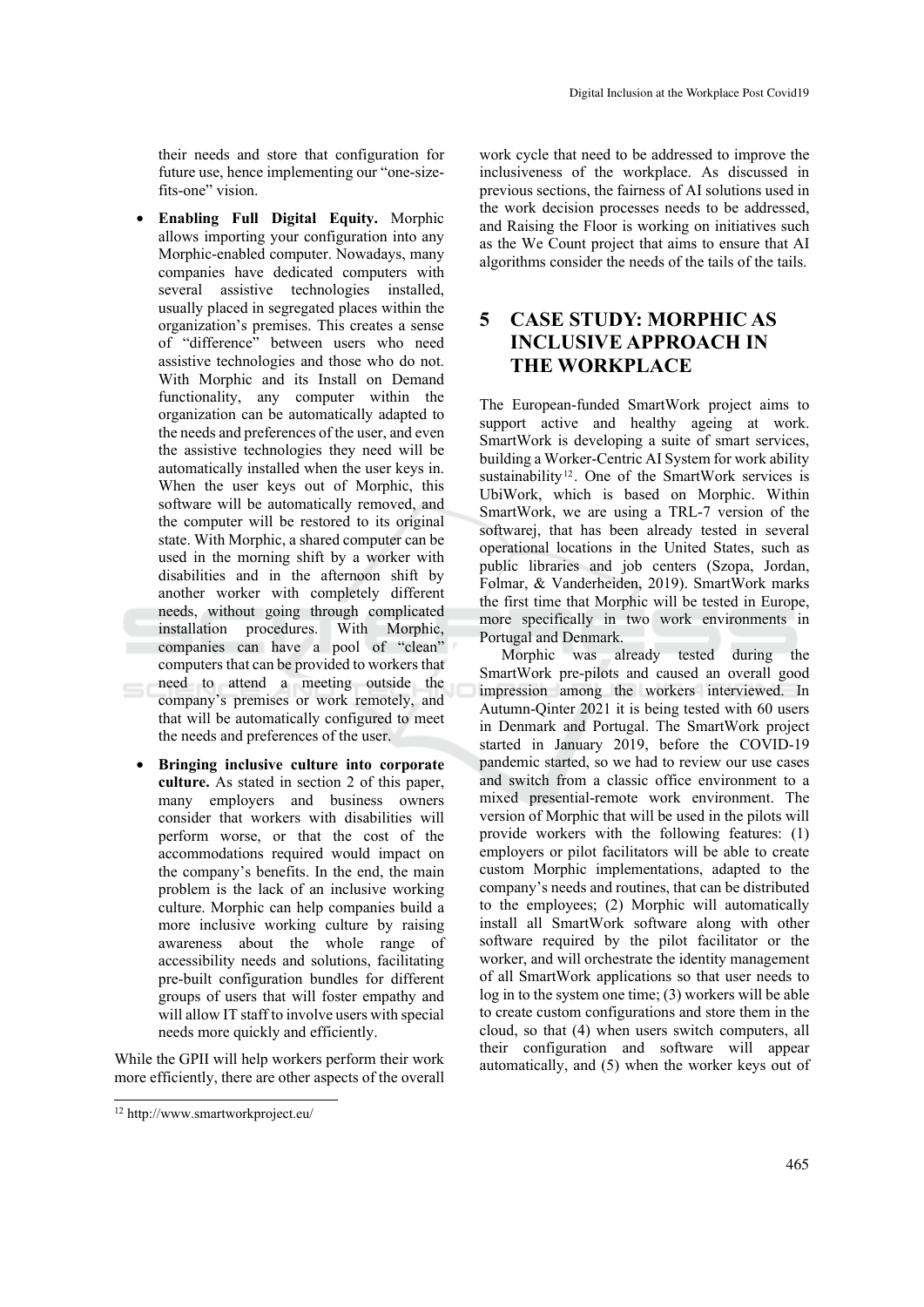Morphic, the computer will be restored to its original settings.

One of our objectives in the project is to demonstrate that Morphic facilitates the inclusion of people with disabilities in the workplace by achieving true digital equity. Users with special needs will not require a dedicated computer with assistive technologies installed: organizations that deploy Morphic will ensure that individuals who need assistive technology software are able to sit down at any computer, anywhere in their organization, and have the assistive technologies they need appear on that computer, configured to their needs and preferences. Several users can share a computer and, when a worker finishes its session in Morphic, the computer will get back to its original state. When a new worker or intern gets to the organization, they can use Morphic to import the configuration of their personal computers into their workstation, facilitating the onboarding process of people with special needs.

The results of the pilots will be used to build Morphic Enterprise, that will be made available as a commercial product.

#### **6 CONCLUSIONS**

In Western countries people with disabilities face higher levels of unemployment and higher risks of poverty and exclusion. These problems may worsen as the rapid advances on information and communication technologies and the widespread adoption of novel technologies such as AI and automated systems are dramatically changing the work landscape, killing some old jobs, and creating new ones that require new skills, which might lead to the exclusion of persons with disabilities or older workers who have more difficulties for reskilling or upskilling to the new skills. Some preliminary data show that, in certain territories the COVID-19 pandemic has had a more profound effect in older workers and people with disabilities. To facilitate the inclusion of older workers and workers with disabilities in this new work market, we need to create inclusive workplaces, and to make sure that employers and corporations bring inclusivity and accessibility into their corporate culture and practices. We believe that the GPII can be a useful tool to create more inclusive workplaces, by leveraging the use of assistive technologies and raising awareness about accessibility tools and practices. The best way to ensure that no users are left behind is to provide an 'one-size-fits-one' approach, providing workers with the possibility to take control of their experience in an

informed way, involving users in the design and decision processes so we make sure we do not leave behind the tails of the tails.

#### **ACKNOWLEDGEMENTS**

Morphic was created with funding from the European Union's Seventh Framework Programme (FP7/2007- 2013) grant SmartWork under agreement number 826343 and the Automated Personalization Computing Project (APCP) grant number H421A150006 from the U.S. Department of Education. No endorsement by the funding agencies should be assumed.

### **REFERENCES**

- Aichner, T. (2021). The economic argument for hiring people with disabilities. *Humanities and Social Sciences Communications, 8*(1), 1-4.
- Baltes, P. B. (1987). Theoretical propositions of life-span developmental psychology: On the dynamics between growth and decline. *Developmental psychology, 23*(5), 611.
- Eurofound. (2021). *Living and Working in Europe 2020.* Luxembourg: Publications Office of the European Union.
- European Centre for the Development of Vocational Training (Cedefop). (2015). *Skills forecasts country reports [2015, 2018].*
- European Commission. (2020). *Digital Economy and Society Index (DESI) 2020.*
- European Commission. (2021). *Union of Equality: Strategy for the Rights of Persons with Disabilities 2021-2030, COM (2021) 101 final.* Brussels.
- Fana, M., Tolan, S., Torrejon, S., Brancati, C. U., & Fernandez-Macias, E. (2020). *The COVID confinement measures and EU labour markets.* Luxembourg: Publications Office of the European Union.
- Fundacion ONCE (Organisation) ILO Global Business and Disability Network (Organisation). (2021). *An inclusive digital economy for people with disabilities.*
- Gaunt, P. M., & Lengnick-Hall, M. L. (2014). *Overcoming Misperceptions About Hiring People with Disabilities.* Retrieved from CPRF: https://www.cprf.org/studies/ overcoming-misperceptions-about-hiring-people-withdisabilities/
- Gold, P. B., Oire, S. N., Fabian, E. S., & Wewiorski, N. J. (2012). Negotiating reasonable workplace accommodations: Perspectives of employers, employees with disabilities, and rehabilitation service providers. *Journal of Vocational Rehabilitation, 37*(1), 25-37.
- Hertel, G., & Zacher, H. (2018). Managing the aging workforce. In *The SAGE handbook of industrial, work and organization psychology* (Vol. 3, pp. 396-428).